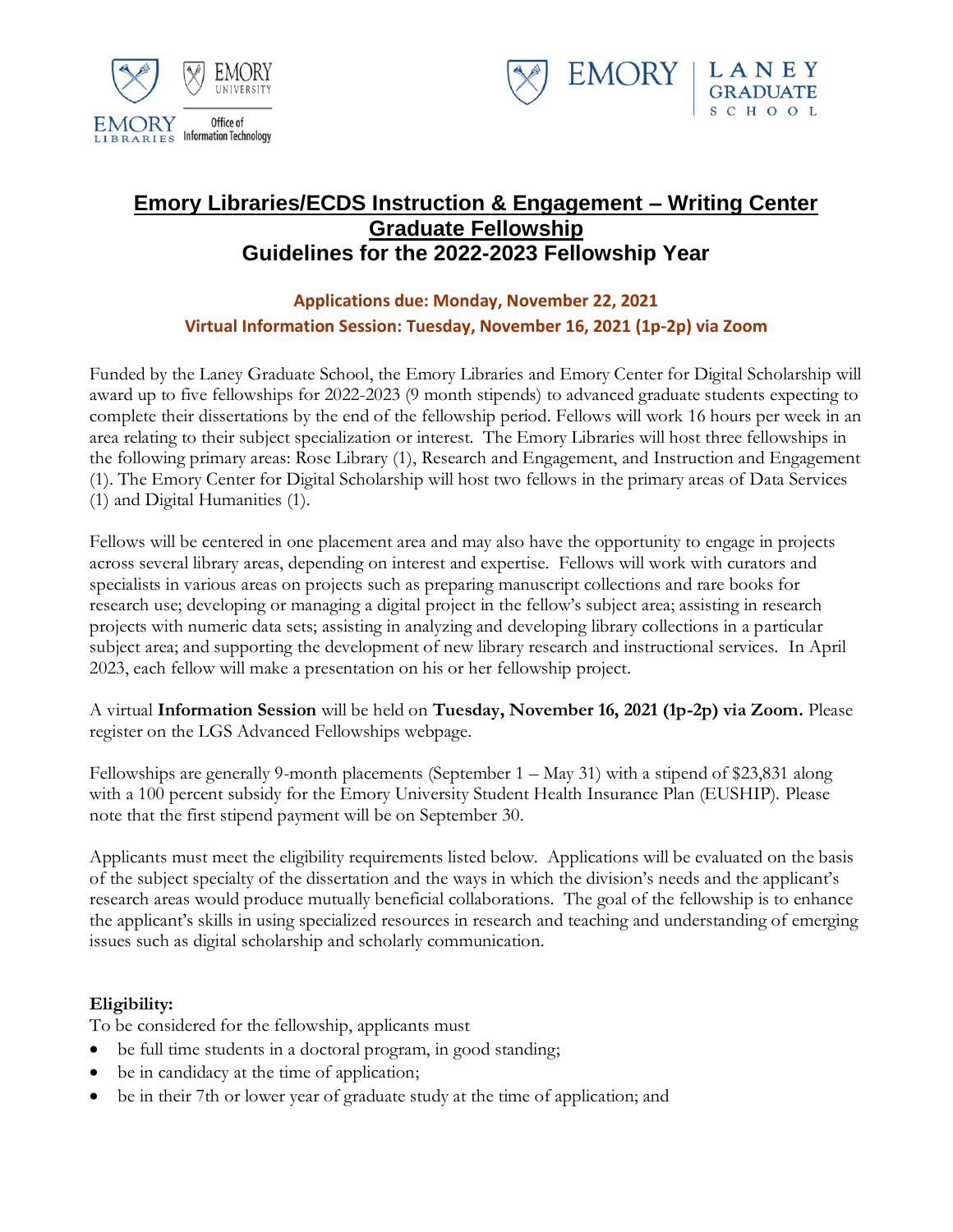• may not previously have held an Emory completion fellowship. Unless otherwise noted, the fellowships listed on [http://www.gs.emory.edu/professional](http://www.gs.emory.edu/professional-development/fellowships/advanced.html)[development/fellowships/advanced.html](http://www.gs.emory.edu/professional-development/fellowships/advanced.html) are all considered completion fellowships (exceptions include ORDER fellowships, PRISM fellowships, SIRE for the natural sciences, and some OUCP and grant fellowships).

## **Application Materials:**

When submitting your application via the ADMIT system, the application must include:

- 1. **CV/Resume** of no more than two pages
- 2. **Statement of Purpose to include:**
	- **a)** the library placement area(s) of interest and how the library placement area will enhance the applicant's skills in research and teaching, **and**
	- **b)** a brief description of the dissertation research, including progress thus far
- 3. **Application Skills Summary** (see pages 4 and 5 of this document)
- 4. **Letter of Recommendation** from an Emory faculty member, preferably the dissertation director, who is familiar with the applicant and the dissertation. The letter should address the applicant's schedule for completing the dissertation, and assess the likelihood that the applicant would complete by the end of the fellowship year. The ADMIT system will allow you to enter the email address of your recommender and they will receive email notification of your request.

## **ADMIT Submission**

All nominations and applications, including supporting materials, will be uploaded using ADMIT.

- 1. Go to <https://www.applyweb.com/emoryfel/index.ftl> and log in using your regular ADMIT net ID and password –or—set up an account with ADMIT first and then log in.
- 2. Select your fellowship from the drop down box and follow the upload fields. The application will not let you proceed until you upload all the necessary materials.
- 3. If you are applying for multiple fellowships, you must finish one application before you can begin another.

If you have questions about using ADMIT, please contact *LGS.profdev@emory.edu*. You will need to upload the nomination or application items as pdf files.

Submit the application materials described in 1-4 above in the order listed via the ADMIT system no later than **November 22, 2021.** For fellowship questions, contact Khadijah Muhammad, [kmuham3@emory.edu](mailto:kmuham3@emory.edu) or Carla Ashe-Hutchinson, [cashe2@emory.edu.](mailto:cashe2@emory.edu)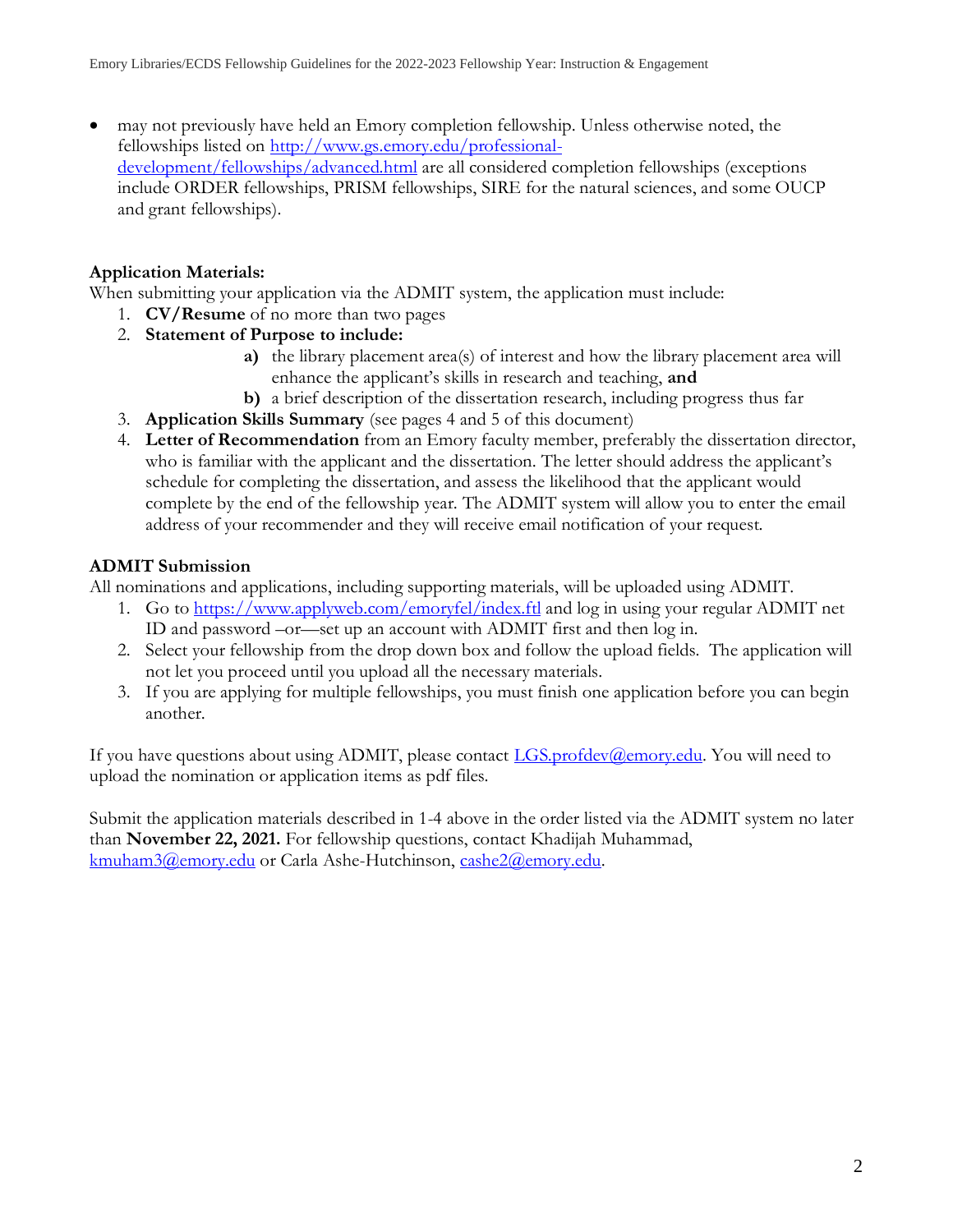### **Descriptions of Emory Libraries/ECDS Graduate Fellowship Placements for 2022-2023**

#### Rose Library Fellow

Fellowships in the **Rose Library** will focus on the arrangement and description (processing) of an archival collection focusing on the history or culture of the American South. The fellow will ensure proper storage and basic preservation, organize materials to facilitate researcher use, and create an online description (finding aid) to promote access to that collection. Fellows are encouraged to identify collections they may be interested, but suggestions must be within the area of Southern U.S. history or culture including topics ranging from literature, politics, and lifestyle to identiy and race relations. A public component is suggested, but not required, and may include a small exhibit, project, or presentation. Fellows selected for this placement should have an interest in African American or Southern history, strong oral and written communication skills, well-developed attention to detail, and ability to work in a collaborative environment.

### Instruction and Engagement–Writing Center Fellow

Fellows will work with the **Emory Libraries Instruction & Engagement** team and the **Emory Writing Center** to create a bridge from the research and teaching functions of the Emory Libraries to the Writing Center programs focused on improving student research projects. The fellow will train and work in both the Writing Center and the Library to learn the service functions of each area. The fellow will conduct writing consultations, and train and mentor a group of undergraduate tutors. The fellow will also plan and host Dissertation Writing Boot Camps for Laney graduate students and will assist the team in planning/providing outreach events. The fellow may also assist with library instruction and with developing projects and initiatives for delivering research and writing resources. The fellow selected for this placement will have strong oral and written communication skills, ability to work in a collaborative environment, and strong pedagogical and research skills.

### Research and Engagement Fellow

Fellows will work with Subject Librarians in the **Emory Libraries Research, Engagement, and Scholarly Communications** division and will have an interest in Southern Studies. The Fellow, in consultation with their assigned Subject Librarian, will develop projects and skills mutually beneficial to the Fellow and the Library. Projects may be related to collection management, instruction, and/or research consultation. Fellows can also assist subject librarians in employing innovative technologies to deliver and distribute research resources, assess research and pedagogical activities of the division and its patrons, evaluate collection strengths and weaknesses, and other tasks or projects as needed. In doing so, fellows may be required to collaborate with other divisions and units in the library including ECDS, Rose Library, digital systems, technical services, and the Scholarly Communications Office. Fellows selected for this placement will have an interest in and some experience with technology in a pedagogical and/or research context, strong oral and communication skills, ability to work in a collaborative environment, and strong pedagogical and research skills (qualitative and/or quantitative).

#### Data Services and Digital Humanities Fellow

Fellows in the **Emory Center for Digital Scholarship (ECDS) (2 fellows—Data Services** and **Digital Humanities)** will support projects in digital scholarship, computer-based research, and electronic publishing such as ECDS open access digital publications, born-digital multimedia projects, and digital archives. ECDS Fellows will collaborate with interdisciplinary teams of researchers, librarians, writers, and technologists; and they will serve as project researchers, content administrators, editorial associates, and reviewers for the academic year. Fellows will learn about changing practices, platforms, and products of digital scholarship and gain training in project development, project management, developmental editing, online presentation and digital archiving. Fellows selected for this placement will have an interest in digital scholarship, interdisciplinary collaboration, and an eagerness to acquire new technological skills. The **Digital Humanities** fellow's work will connect to Southern studies and will involve work as a member of an editorial team. Students with strong backgrounds in the humanities and experience with editing, digital publishing, operations, and project management are particularly encouraged to apply. The **Data Services** fellowship focuses mainly on providing consultations and support for students and faculty making use of such data for their research, such as helping them locate data or helping them clean data to make them usable. Students with strong backgrounds in using quantitative data and/or GIS (Geographic Information Systems) for research in the social sciences and/or public health are strongly encouraged to apply.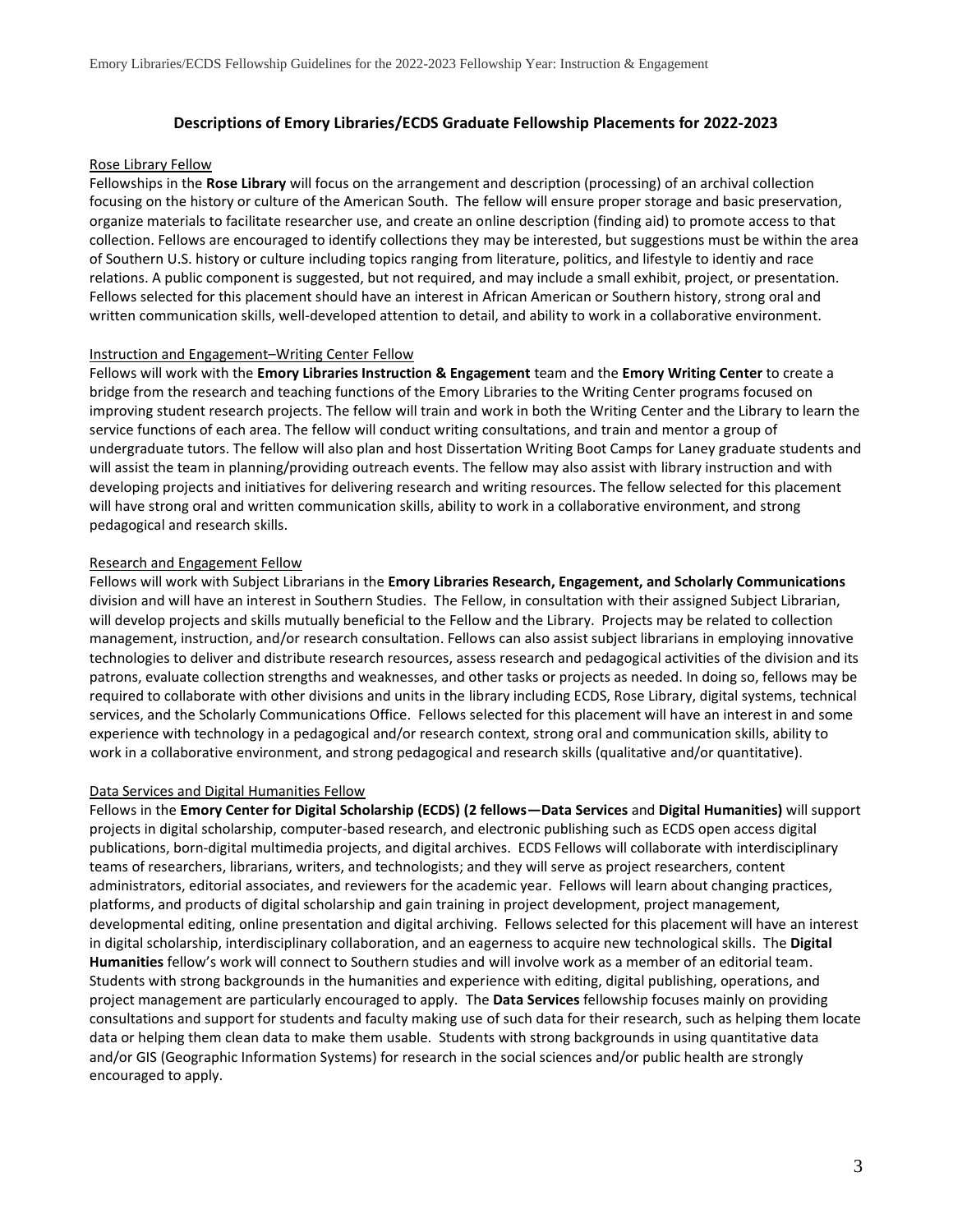## Emory Libraries/ECDS Graduate Fellowship Placement Area: **INSTRUCTION AND ENGAGEMENT-WRITING CENTER** Application Skills Summary

**Name: Department: Campus Mailing Address: Home Mailing Address:**

**Home phone: Work phone:**

### *If you are applying for more than one placement area, please list the placement areas you are applying for in order of preference***. \_\_\_\_\_\_\_\_\_\_\_\_\_\_\_\_\_\_\_\_\_\_, \_\_\_\_\_\_\_\_\_\_\_\_\_\_\_\_\_\_\_, \_\_\_\_\_\_\_\_\_\_\_\_\_\_\_\_\_,**

### **\_\_\_\_\_\_\_\_\_\_\_\_\_\_\_\_\_\_\_\_\_, \_\_\_\_\_\_\_\_\_\_\_\_\_\_\_\_\_\_\_\_\_ \*\*\*\*\*\*\*\*\*\*\*\*\*\*\*\*\*\*\*\*\*\*\*\*\*\*\*\*\*\*\*\*\*\*\*\*\*\*\*\*\*\*\*\*\*\*\*\*\*\*\*\*\*\*\*\*\*\*\*\*\*\*\*\*\*\*\*\*\*\*\***

**Instructions:** Please complete the following 4 sections and indicate your language, teaching, computing and research skills.

### **I. Language Skills**

Please list foreign languages you have studies and rate your proficiency level for each.

|        | <b>Reading</b> | <b>Writing</b> | <b>Speaking</b> |
|--------|----------------|----------------|-----------------|
|        |                |                |                 |
| German |                |                |                 |
| French |                |                |                 |
| Other: |                |                |                 |
| Other: |                |                |                 |
| Other: |                |                |                 |

### **II**. **Teaching**

What course(s) have you taught at Emory?

Have you taught courses at other universities \_\_yes \_\_no If yes, what course(s) did you teach, and where?

Have you worked with undergraduates involved in research? Please explain the context of this involvement.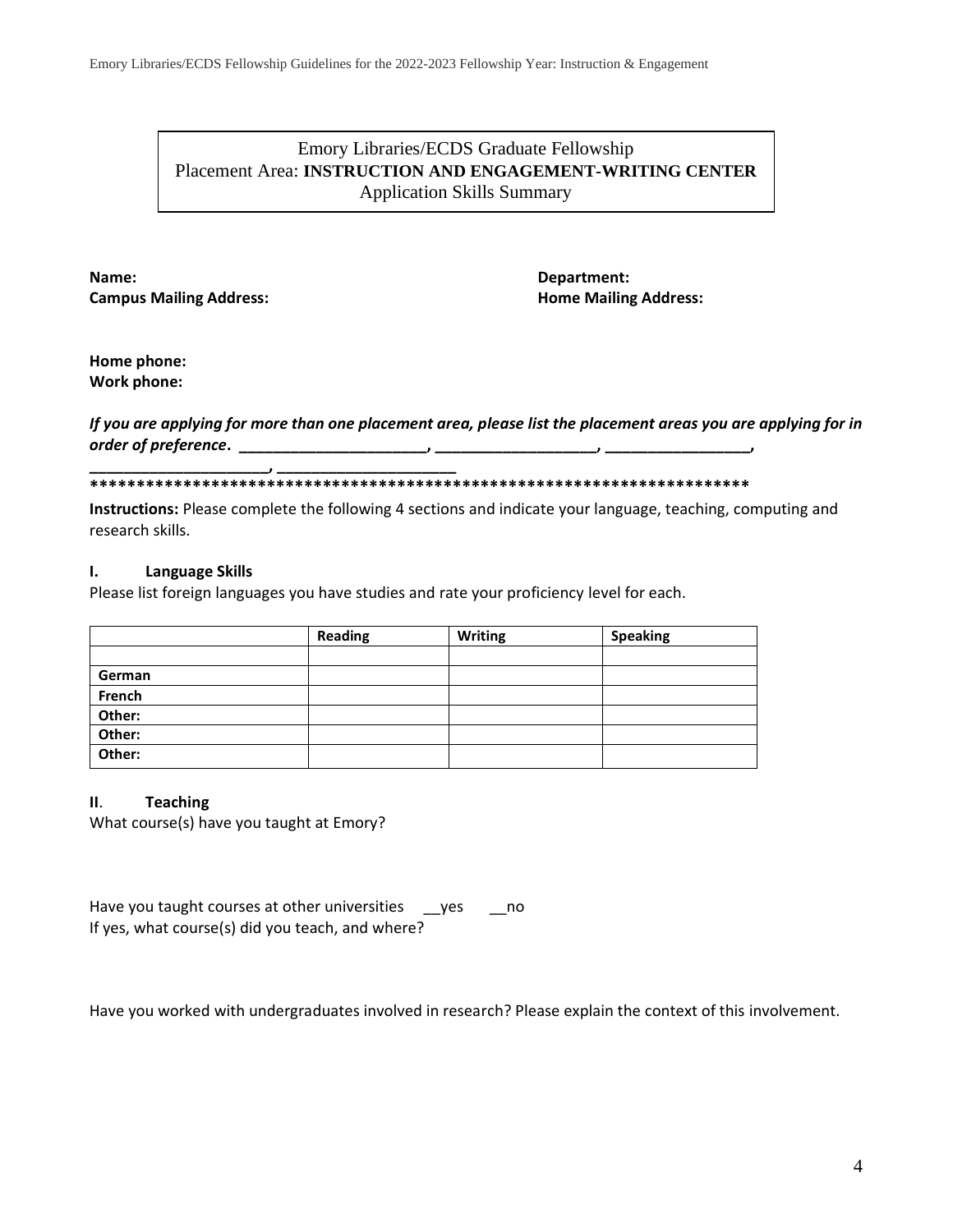# **III. Computing Skills**--Please rate your proficiency in the following areas/applications:

| <b>Application</b>                 | <b>Never Used</b> | <b>Beginner</b> | Intermediate | <b>Advanced</b> |
|------------------------------------|-------------------|-----------------|--------------|-----------------|
|                                    |                   |                 |              |                 |
| <b>Word Processing (Word)</b>      |                   |                 |              |                 |
| Other:                             |                   |                 |              |                 |
| <b>Spreadsheet (Excel)</b>         |                   |                 |              |                 |
| Other:                             |                   |                 |              |                 |
| Database (Access)                  |                   |                 |              |                 |
| Other:                             |                   |                 |              |                 |
| <b>Statistical Packages*</b>       |                   |                 |              |                 |
| <b>SPSS</b>                        |                   |                 |              |                 |
| SAS                                |                   |                 |              |                 |
| Stata                              |                   |                 |              |                 |
| Other:                             |                   |                 |              |                 |
| <b>GIS experience</b>              |                   |                 |              |                 |
| <b>Web Design</b>                  |                   |                 |              |                 |
| Drupal                             |                   |                 |              |                 |
| Wordpress                          |                   |                 |              |                 |
| <b>HTML</b>                        |                   |                 |              |                 |
| <b>XML</b>                         |                   |                 |              |                 |
| Other:                             |                   |                 |              |                 |
| <b>Other relevant applications</b> |                   |                 |              |                 |
| Endnote                            |                   |                 |              |                 |
| Other:                             |                   |                 |              |                 |

**\***For **"Statistical Packages"** that you have used, briefly describe your use for each one on an attached sheet**.**

## **IV. Research Skills**--Please rate your expertise with each of the following:

|                                                   | <b>Never used</b> | <b>Beginner</b> | Intermediate | <b>Advanced</b> |
|---------------------------------------------------|-------------------|-----------------|--------------|-----------------|
| Experimental research design                      |                   |                 |              |                 |
| Focus group research                              |                   |                 |              |                 |
| In-depth interviewing                             |                   |                 |              |                 |
| Oral history                                      |                   |                 |              |                 |
| Survey design/analysis                            |                   |                 |              |                 |
| Statistical data (e.g. Census data)               |                   |                 |              |                 |
| Editing                                           |                   |                 |              |                 |
| Digital publishing                                |                   |                 |              |                 |
| Project management/operations                     |                   |                 |              |                 |
| <b>Emory Library collections (indicate</b>        |                   |                 |              |                 |
| those you have used):                             |                   |                 |              |                 |
| Archival collections (print)                      |                   |                 |              |                 |
| <b>Beck Center Collections</b>                    |                   |                 |              |                 |
| Quantitative electronic datasets<br>(e.g., ICPSR) |                   |                 |              |                 |
| <b>Digital Archives</b>                           |                   |                 |              |                 |
| eJournals                                         |                   |                 |              |                 |
| Government Documents (non-US)                     |                   |                 |              |                 |
| Government Documents (US)                         |                   |                 |              |                 |
| Online databases (e.g., MLA,                      |                   |                 |              |                 |
| GALILEO, Information Gateway)                     |                   |                 |              |                 |
| Rare Books & Manuscripts                          |                   |                 |              |                 |
| Other (specify):                                  |                   |                 |              |                 |